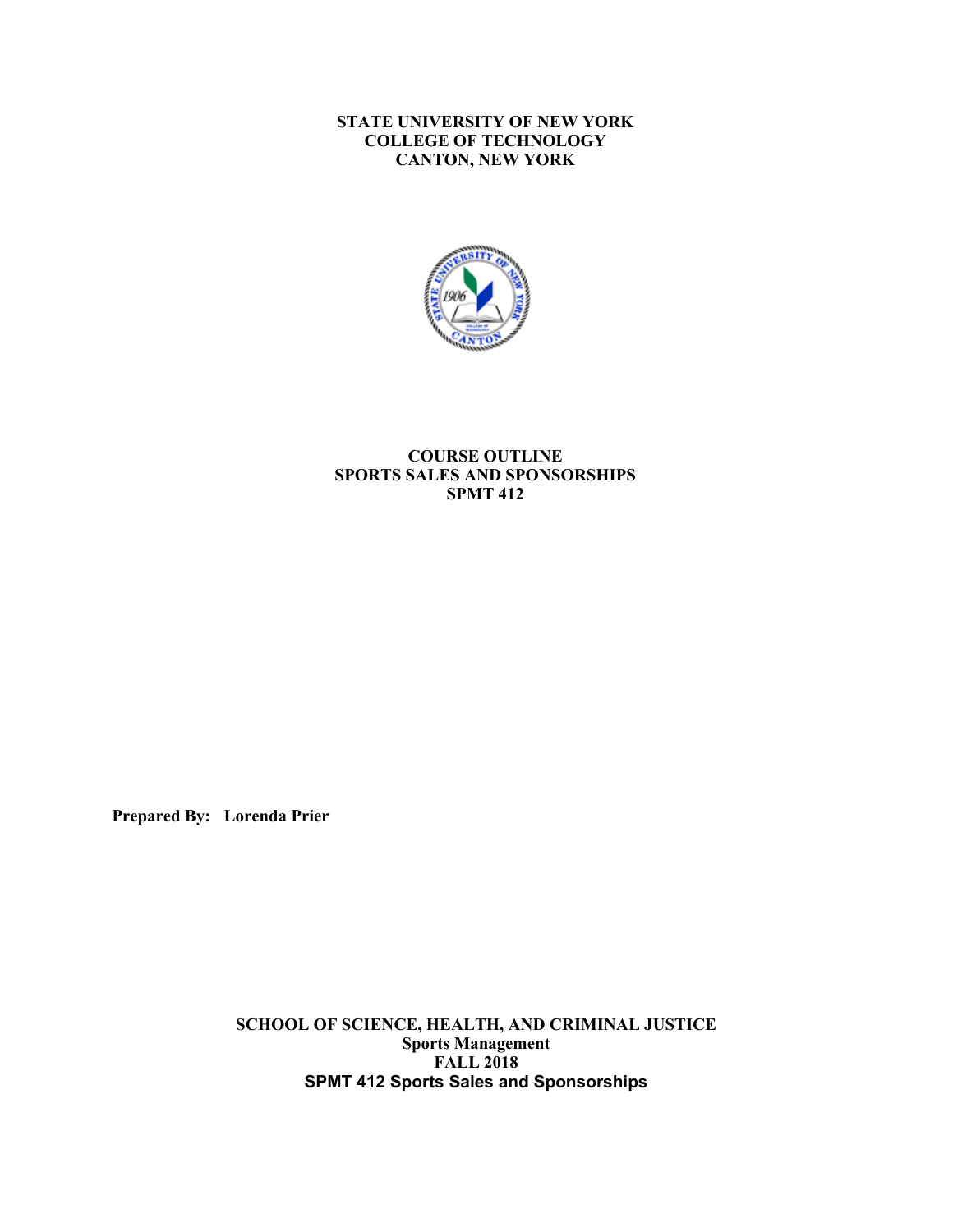- **A.** % **TITLE**: Sports Sales and Sponsorships
- **B.** % **COURSE NUMBER:** SPMT 412
- **C.** % **CREDIT HOURS:** 3
- **D.** % **WRITING INTENSIVE COURSE**: No
- **E.** % **COURSE LENGTH:** 15 weeks
- **F.** % **SEMESTER(S) OFFERED:** Fall/Spring

## **G.** % **HOURS OF LECTURE, LABORATORY, RECITATION, TUTORIAL, ACTIVITY:** 3 lecture hours per week

#### **H.** % **CATALOG DESCRIPTION:**

 sport sales and sponsorships, as well as, related sport promotions strategies. Students will examine the sports sales process and compare the strengths and disadvantages of students will learn key elements of sport sponsorship sales, implementation and evaluation. In this course students will learn techniques and strategies for enhancing and expanding various selling strategies and methods. Sponsorship opportunities will be reviewed and

# **I.** % **PRE-REQUISITES/CO-COURSES:**

 **a.** Pre-requisite(s): SPMT 307 Sports Marketing; OR ESPT 100 Introduction to eSports Management and 45 Credits earned; OR permission of instructor **b.** Co-requisite(s): None

### **J.** % **GOALS (STUDENT LEARNING OUTCOMES):**

By the end of this course, the student will be able to:

| <b>Course Objective</b>                                 | <b>Institutional SLO</b> |
|---------------------------------------------------------|--------------------------|
| a. Explain the components of a sale and the key         | 2. Crit. Thinking        |
| elements of the sales process within a sports           | 3. Prof. Competence      |
| organization or sport enterprise environment            |                          |
| b. Choose appropriate sales strategies and methods      | 2. Crit. Thinking        |
| in ticket sales situations within a sports organization | 3. Prof. Competence      |
| or enterprise environment                               |                          |
| c. Analyze sport sponsorship prospects and develop      | 1. Communication         |
| sponsorship objectives within a sports organization     | 2. Crit. Thinking        |
| environment                                             | 3. Prof. Competence      |
| d. Contrast a sports governing body, team, athlete,     | 2. Crit. Thinking        |
| facility and event sponsorship platform                 | 3. Prof. Competence      |
| e. Compose an effective sport sponsorship proposal      | 1. Communication         |
|                                                         | 2. Crit. Thinking        |
|                                                         | 3. Prof. Competence      |
|                                                         | 4. Inter-intrapersonal   |
| f. Evaluate and assess the effectiveness of a sport     | 2. Crit. Thinking        |
| sponsorship through sponsor exposure, awareness,        | 3. Prof. Competence      |
| image, affinity and sales evaluation                    |                          |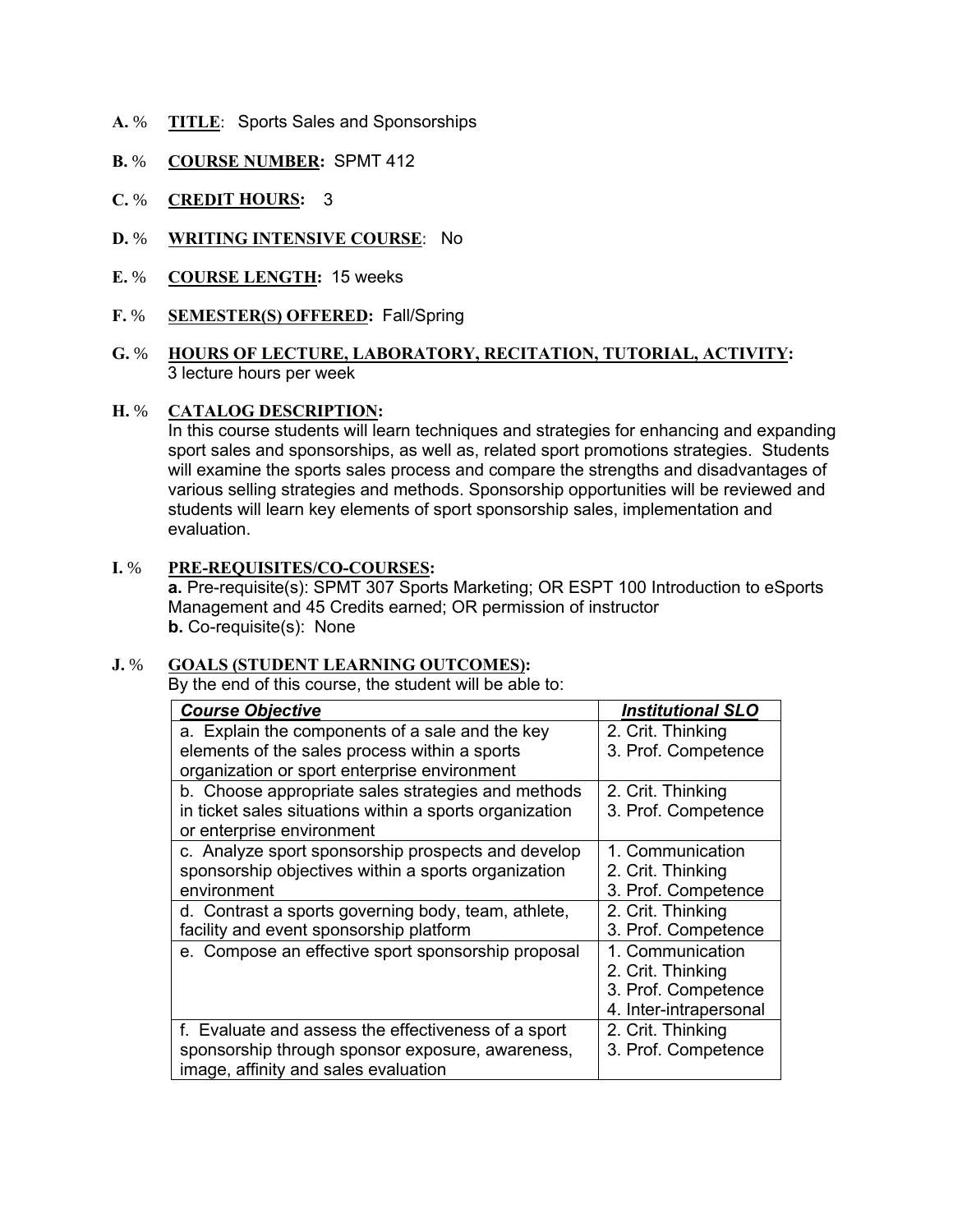| g. Discuss opportunities associated with licensing of<br>sport products | 2. Crit. Thinking<br>3. Prof. Competence |
|-------------------------------------------------------------------------|------------------------------------------|
| h. Identify consumer incentivization opportunities and                  | 1. Communication                         |
| effectively develop a sport promotional incentivization                 | 2. Crit. Thinking                        |
| campaign                                                                | 3. Prof. Competence                      |

# **K. TEXTS:**

 Irwin, R., Sutton, W. & McCarthy, L. (2008), *Sport Promotion and Sales Management.* (2<sup>nd</sup> ed.) Human Kinetics Publishing: Champaign, IL.

 Stotlar, D. (2009). *Developing Successful Sport Sponsorship Plans.* (3rd ed.). Morgantown, WV:Fitness Information Technology.

# **M. REFERENCES:**

 Matthew D. Shank, *Sports Marketing: A Strategic Perspective, Fourth Edition* Upper Saddle River, NJ Pearson Prentice Hall 2009.

 Pitts, B. & Stotlar, D. (2007) *Fundamentals of Sport Marketing.* (3rd ed.). Morgantown, WV:Fitness Information Technology.

# **N. EQUIPMENT:** Technology Enhanced Classroom

# **N. GRADING METHOD:** A – F

### **O. MEASUREMENT CRITERIA/METHODS:**

- Written Assignments
- $\bullet$ • Quizzes
- Group Task
- Discussion

#### **P**. **PETAILED COURSE OUTLINE:**

### **I. Sport Promotion and Sales Introduction**

- a. ! Understanding promotion and sales within sport marketing
- b. ! Identifying the role of the sport promotion mix
- c. ! Assessing the promotional communication process within a sport environment
- d. ! Organizing a sport promotion campaign

### **II. Sport Ticket Sales**

- a. Identifying the components of a sale and key elements of the sales process
- b. ! Differentiating between product focused selling and customer focused selling
- c. ! Comparing sales strategies and methods

### **III. Customer Service**

- a. ! Implementing relationship marketing in sport
- b. ! Applying the four P's for a customer/service based orientation to sport sales & sponsorships